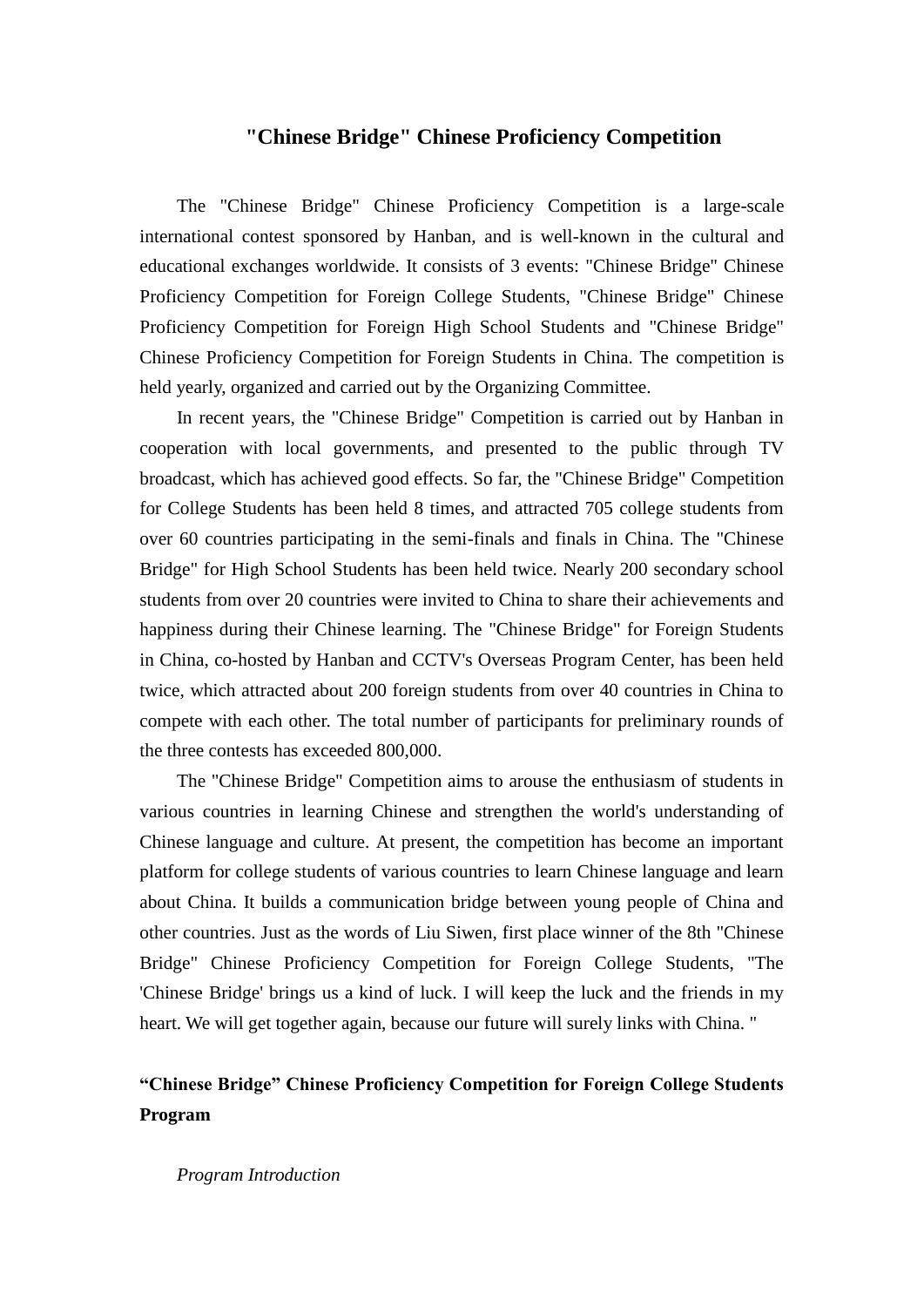The "Chinese Bridge" Chinese Proficiency Competition for Foreign College Students Program is a large-scale international competition organized by Confucius Institute Headquarters (Hanban). Since its launch in 2002, this annual event has been held 11 times and attracted more than 1,000 college students from over 80 countries to participate in the semi-finals and finals in China. In addition, there are more than 300,000 students all over the world involved in the preliminary rounds. This competition is now an important platform for international college students to learn the Chinese language and understand more about China. It also serves to help young people in the world better communicate with one another. The contents of the competition include Chinese language proficiency, knowledge about China, Chinese cultural talents and comprehensive learning abilities. Students who win the preliminary rounds held in their countries qualify to come to China for the semi-finals and finals. They will also get scholarships to further their studies in China as rewards.

### *Competition Procedure*

1. Participants

College students with foreign nationalities, aged between 18 and 30 and overseas-born, whose first language is not Chinese.

2. Participation Process

(1) Preliminary Rounds

The educational or cultural offices of Chinese Embassies (Consulates) or Confucius Institutes organize the overseas preliminary competitions, select and recommend contestants to attend the semi-finals held in China. Each contest region can also recommend one outstanding contestant to come to China to view the competition.

(2) Semi-finals and Final Round

In each July, the semi-final round selects the players for the final round through testing their Chinese language proficiency, knowledge about China, Chinese cultural talents, etc. The final round results in the special award and the first, second and third place winners as well as the single award winners through elimination competitions. Please go to the "Chinese Bridge — Official Chinese Competition website" [\(http://bridge.chinese.cn\)](http://bridge.chinese.cn/) for the detailed information.

Contact Information

MR.WANG KUAN

Division of New Initiatives and International Exchanges Tel: 86-10-58595973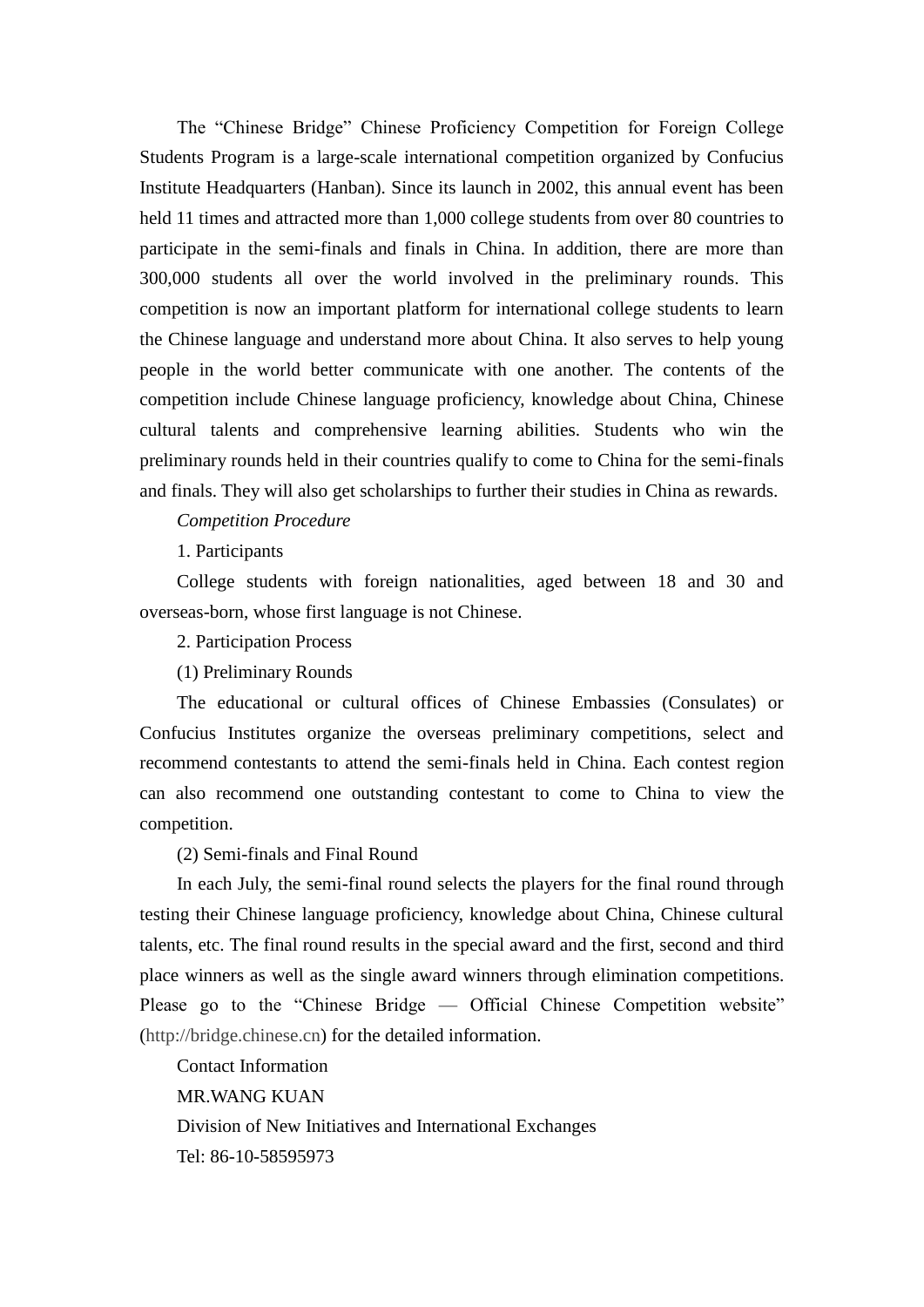Email:wangkuan@hanban.org

# **"Chinese Bridge" Chinese Proficiency Competition for Foreign Secondary School Students Program**

### *Program Introduction*

In order to kindle the interest and passion of foreign youth in learning Chinese and in better understanding Chinese language and culture, Confucius Institute Headquarters (Hanban) initiated the "Chinese Bridge" Chinese Proficiency Competition for Foreign Secondary Students in 2008. As of today, the competition has been held five times, and has witnessed over 900 contestants representing more than 50 countries. Over 20,000 students have participated in the preliminary competitions in their own countries. The contents of the competition include Chinese language proficiency, knowledge about China, Chinese cultural talents and comprehensive learning abilities. Students who win the preliminary rounds held in their countries will qualify to come to China for the finals. They will also get scholarships as awards to further their studies in China.

*Competition Procedure*

1. Participants

Foreign high school students aged from 15 to 20 with foreign nationality, born and grown outside of China, first language is not Chinese.

2. Competition Process

(1) Preliminary Rounds

The educational or cultural offices of Chinese Embassies (Consulates) or Confucius Institutes organize the overseas preliminary competitions, select and recommend the winners to attend the final held in China. Outstanding contestants are also recommended to come to China to view the competition together with an accompanying teacher from their country.

(2) Final Round

The final round will result in the first, second and third group awards and the first, second and third individual awards as well as the single awards through a number of competitions in each October. Please login to the official "Chinese Bridge" website (http:// bridge.chinese.cn) for more details.

Contact Information

MS. DU HAN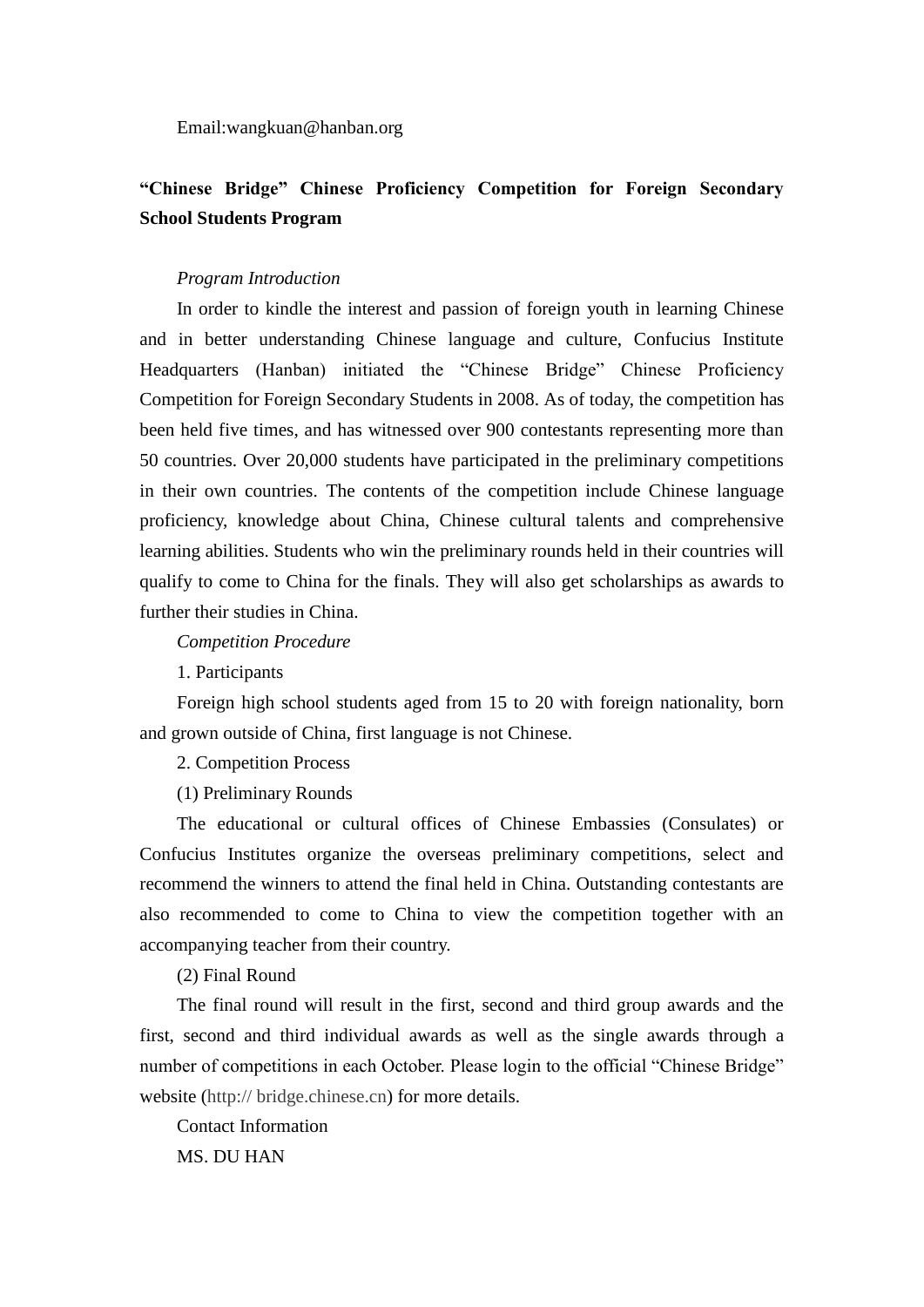Division of New Initiatives and International Exchanges Tel: 86-10-58595914 Email:duhan@hanban.org

## **Chinese Bridge for Foreign Schools**

#### *Program Introduction*

"Chinese Bridge for Foreign Schools" is a cooperative project aiming at the foreign educators who have already established the Chinese program at their schools, or those who are thinking of opening the Chinese program, enhancing their understanding of the Chinese educational system, promoting the school cooperation and advancing the development of Chinese education overseas. The trip is generally a week long. During their visit the delegates will visit the Hanban Headquarters and attend the Chinese educational and cultural seminars; then they will go separately in groups to the cities and provinces to visit local schools to exchange ideas with the Chinese teachers and students and establish partnerships with the Chinese schools.

#### *Application Requirements*

1. Must be the head of an educational department at a state/county or school district level, a primary or secondary school principal, a president of a university, or other decisionmakers of Chinese language programs.

2. Committed to establishing or developing new Chinese language and culture programs at the school or in the school district and have not previously participated in the project.

3. All delegates must have valid passports, valid for at least 6 months after the departure date.

4. Under 60 years of age, healthy and fit for long distance travel.

## *Application Method*

US: For the Summer Delegation apply through the Confucius Institutes; for the Winter Delegation go to the website of the College Board.

UK: The British Council and Confucius Institute for Scottish Schools will periodically issue programs and accept applications.

Other Countries: Apply through the Chinese Embassies/Consulates or the local Confucius Institutes.

## *Fees*

Hanban will be responsible for the costs of food and lodging, transportation and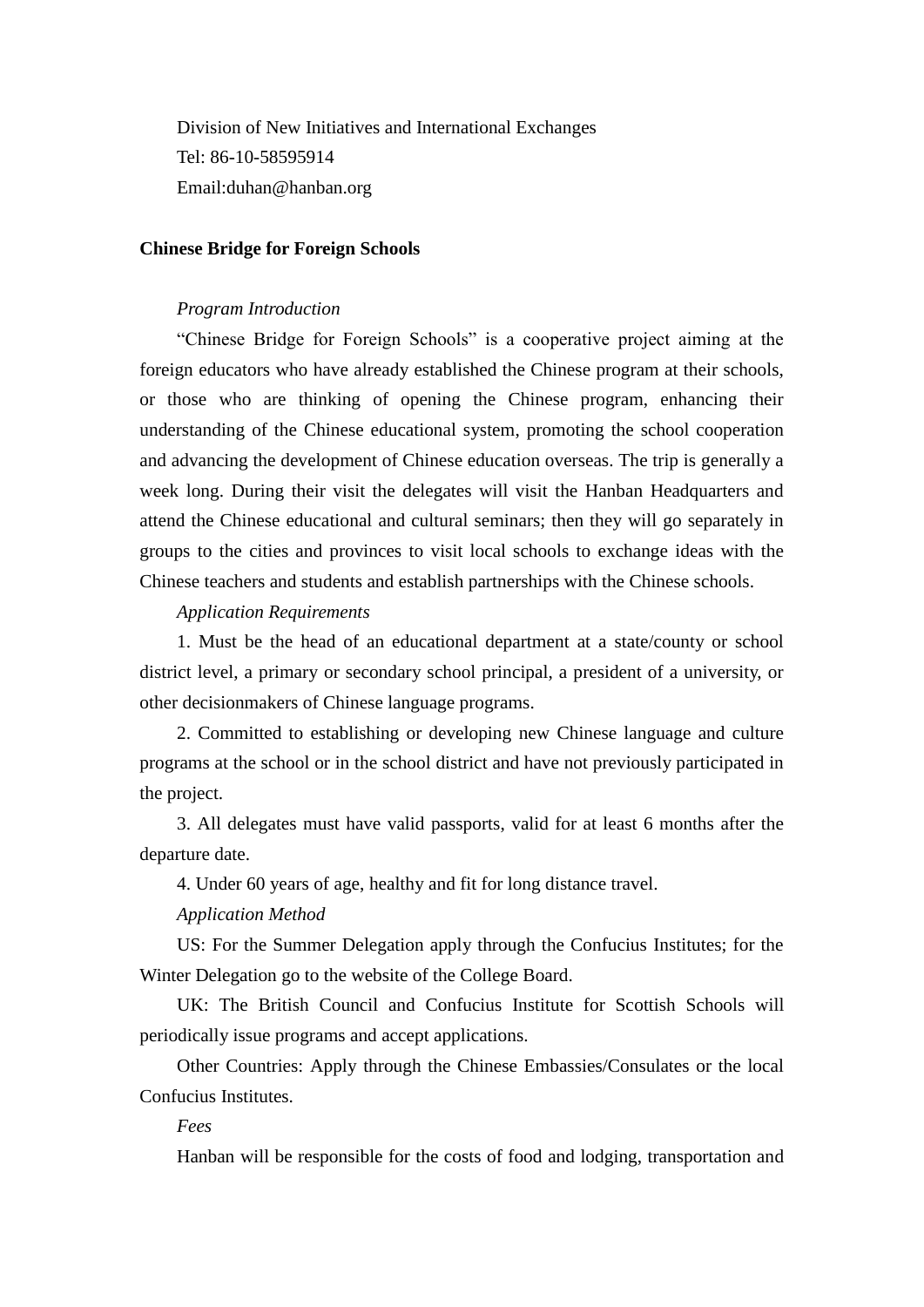group activities in China.

Responsibilities of Confucius Institutes/Classrooms

1. Responsible for promoting the project locally.

2. Accept applications, compile the information of applicants in the electronic format, conduct the initial screening, and then submit the list of delegates to Hanban for final review.

3. Assist Hanban in communicating with the delegates before departure, inform the arrangements of large-scale events while in China, introduce the general conditions of the provinces and cities to be visited and their reception plans, understand the needs of the delegates and their expectations of the program and consult with Hanban in solving the problems emerged.

4. Book the round-trip international airfare for the delegates, and assist in getting their visas.

5. Assign one coordinator for every 20 delegates to help with the activities of the tour.

6. Upon completion of the program, collect feedback from the delegates and local response to the program, conduct follow-up activities through group reunions, and push local schools to establish and develop Chinese language and culture programs through the tour.

Contact Details Division of New Initiatives and International Exchanges US Liu Yun Phone: 86-10-58595972 E-mail: liuyun@hanban.org UK, other countries Zhao Jiajia Phone: 86-10-58595964 E-mail: zhaojiajia@hanban.org

# **Chinese Bridge Summer Camp for Secondary School Students Program Introduction**

Chinese Bridge Summer Camp for Secondary School Students is an annual Chinese language and culture experiencing activity sponsored by Hanban with the cooperation of the Confucius Institutes over the world. The program aims at enhancing Sino foreign youth exchanges, deepening secondary school students'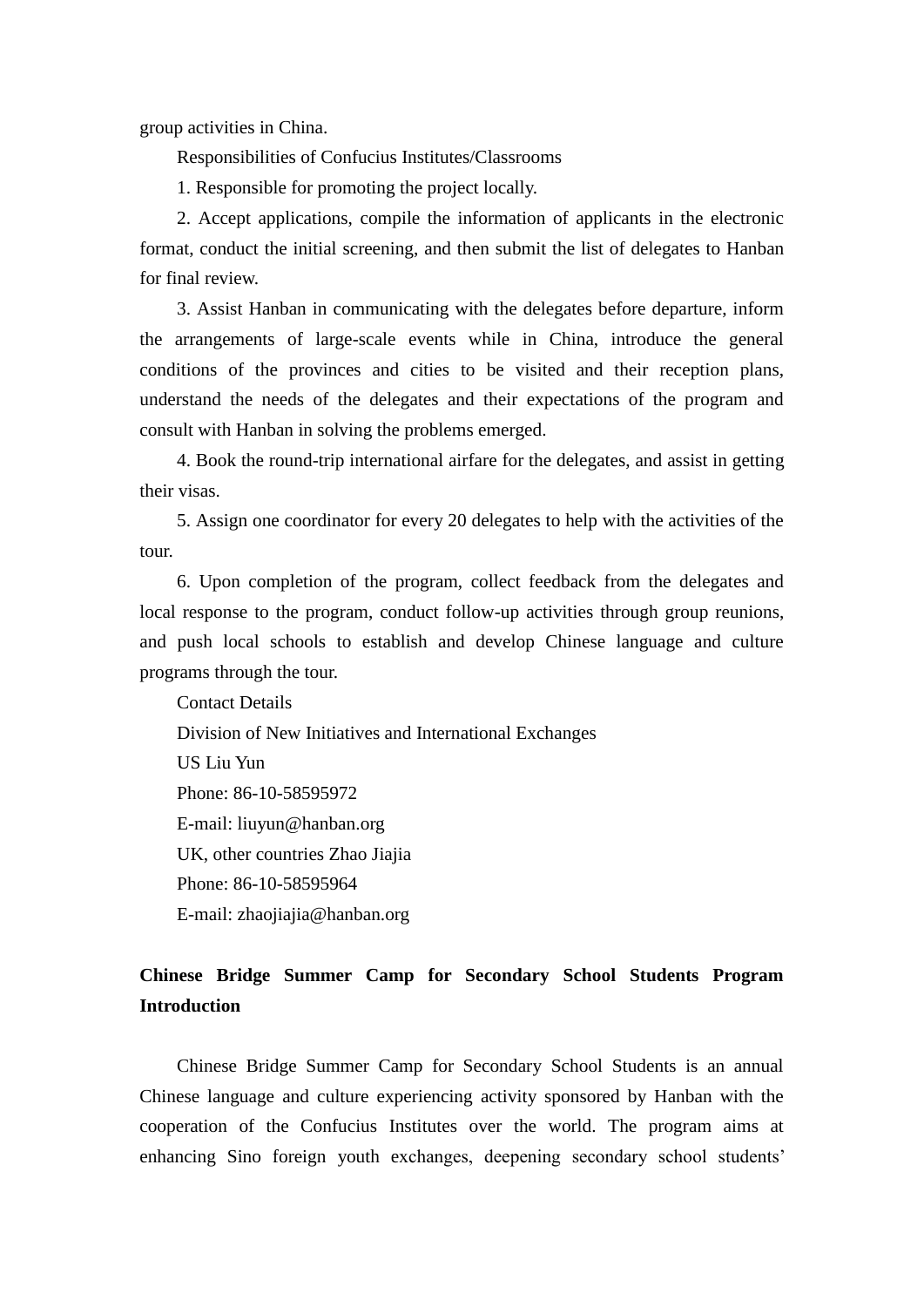understanding of and personal experience with Chinese language and culture, and stimulating their passion for learning Chinese.

## *Contents*

Chinese Bridge Summer Camp for Secondary School Students provides students with Chinese language, culture classes (such as paper cutting, calligraphy, ink and wash painting, tea ceremony, and martial arts), rich and varied activities (get together with Chinese students, home-stay experiences, etc.) and cultural experiencing activities.

### *Application Requirements*

Regular public or private secondary school students, meeting the following criteria: (1) Is a citizen of his or her country of residence. (2) Possesses a basic level of Chinese (The length of time learning Chinese does not exceed 3 years). (3) Between the ages of 14 to 18. (4) Healthy, able to travel internationally. Accompanying teachers must meet the following criteria: (1) Have secondary school teaching experience, preferably a Chinese language teacher. (2) Rich experience in supervising students. (3) Understand about China. (4) Approachable and have a sense of responsibility, cooperative and assisting in the management of and communication with the campers, can better handle the crisis. (5) In a healthy condition, able to travel internationally. (6) 50 years of age or younger.

## *Application and Selection*

US: Apply through the Confucius Institutes.

UK: Apply through the Confucius Institute in London University, School of Education (England Region) or the Confucius Institute in the Scottish public schools (Scotland Region).

Other Countries: Apply through the local consulate or the Confucius Institute.

Applicants should submit the personal application form with the personal application letter, school or teacher recommendation letter, resume and other relevant documents to the Confucius Institute or the Consulate/Embassy. They will administer the preliminary selection according to the submitted documents, confirm qualified candidates, and submit candidates' information to the Hanban for review. Hanban will notify the Confucius Institute or the Consulate of the selection results.

## *Fees*

Students must pay for their own international airfare and visa and must buy international medical insurance. Hanban is responsible for covering the costs of students and accompanying teachers' food and lodging, transportation, and group